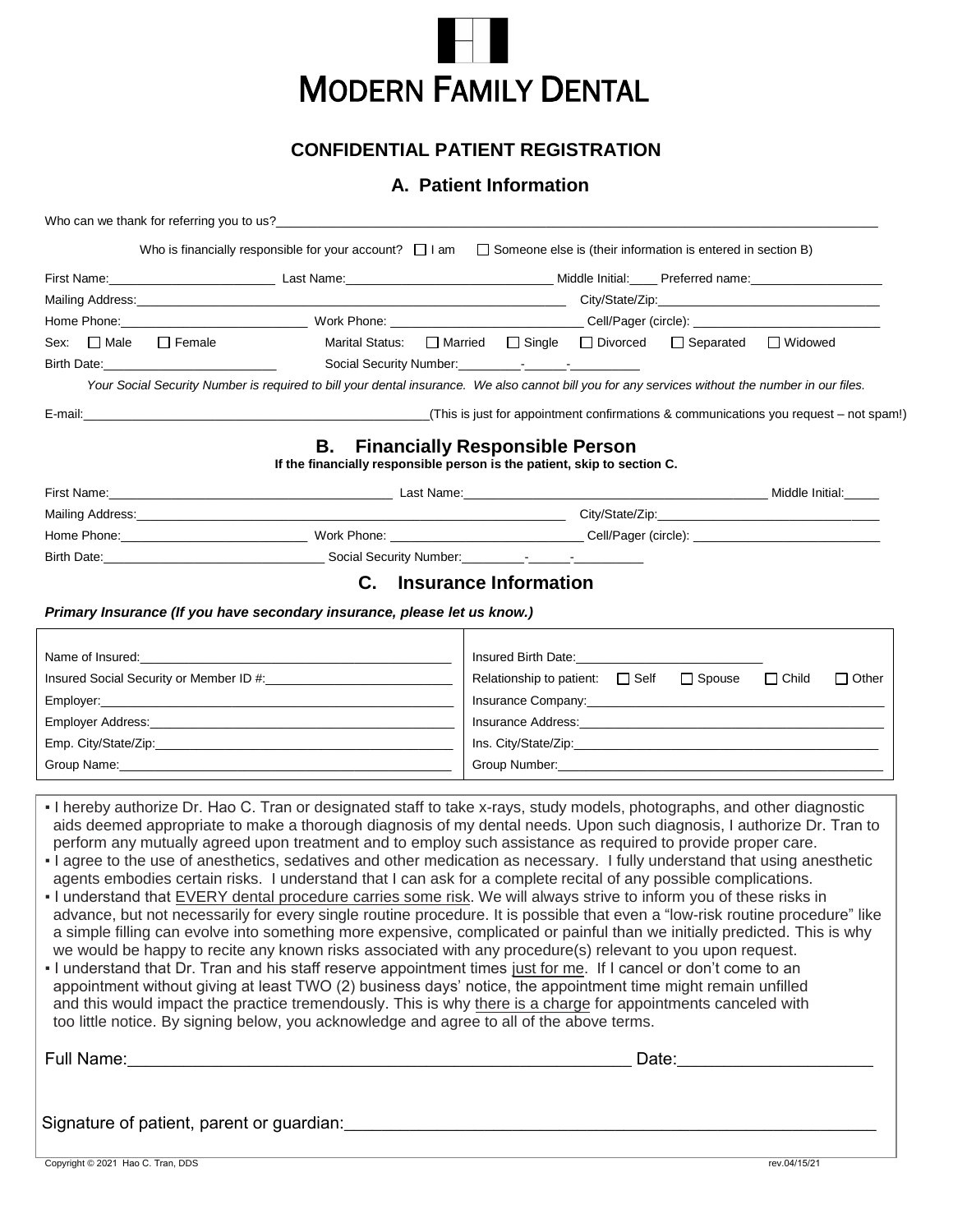

#### **CONFIDENTIAL MEDICAL HISTORY**

|                                                                                                                                                                                                                                                                                                                                                                                                                                                                                                                               |                                                                                                                                                                                                                                                                                                                                                                                                                                                                                                           | DATE OF BIRTH: ________________________                                                                         |                                                                                                                                                                                                                                                                                                                                                                                                                                                                                                           |                                                                                                                                                                                                                                                                                                                                                                                                                                                                                                                          |  |  |  |
|-------------------------------------------------------------------------------------------------------------------------------------------------------------------------------------------------------------------------------------------------------------------------------------------------------------------------------------------------------------------------------------------------------------------------------------------------------------------------------------------------------------------------------|-----------------------------------------------------------------------------------------------------------------------------------------------------------------------------------------------------------------------------------------------------------------------------------------------------------------------------------------------------------------------------------------------------------------------------------------------------------------------------------------------------------|-----------------------------------------------------------------------------------------------------------------|-----------------------------------------------------------------------------------------------------------------------------------------------------------------------------------------------------------------------------------------------------------------------------------------------------------------------------------------------------------------------------------------------------------------------------------------------------------------------------------------------------------|--------------------------------------------------------------------------------------------------------------------------------------------------------------------------------------------------------------------------------------------------------------------------------------------------------------------------------------------------------------------------------------------------------------------------------------------------------------------------------------------------------------------------|--|--|--|
| Please write in the name, number and city of your physician or<br>another emergency contact person:                                                                                                                                                                                                                                                                                                                                                                                                                           |                                                                                                                                                                                                                                                                                                                                                                                                                                                                                                           |                                                                                                                 |                                                                                                                                                                                                                                                                                                                                                                                                                                                                                                           |                                                                                                                                                                                                                                                                                                                                                                                                                                                                                                                          |  |  |  |
| Are you under the care of a physician? (Other than routine exams)                                                                                                                                                                                                                                                                                                                                                                                                                                                             |                                                                                                                                                                                                                                                                                                                                                                                                                                                                                                           |                                                                                                                 |                                                                                                                                                                                                                                                                                                                                                                                                                                                                                                           |                                                                                                                                                                                                                                                                                                                                                                                                                                                                                                                          |  |  |  |
| Have you ever been hospitalized or had a major operation?<br>(Other than a C-section or childbirth)                                                                                                                                                                                                                                                                                                                                                                                                                           |                                                                                                                                                                                                                                                                                                                                                                                                                                                                                                           |                                                                                                                 |                                                                                                                                                                                                                                                                                                                                                                                                                                                                                                           |                                                                                                                                                                                                                                                                                                                                                                                                                                                                                                                          |  |  |  |
| Have you ever had a serious head or neck injury?                                                                                                                                                                                                                                                                                                                                                                                                                                                                              |                                                                                                                                                                                                                                                                                                                                                                                                                                                                                                           | ■ Yes No If yes, please explain: ■ 2022 12:20 12:20 12:20 12:20 12:20 12:20 12:20 12:20 12:20 12:20 12:20 12:20 |                                                                                                                                                                                                                                                                                                                                                                                                                                                                                                           |                                                                                                                                                                                                                                                                                                                                                                                                                                                                                                                          |  |  |  |
| Are you taking any medications, pills or drugs?<br>Include non-prescription drugs like "Aspirin", herbal medications like<br>"St. John's Wort" or any recreational drugs.                                                                                                                                                                                                                                                                                                                                                     |                                                                                                                                                                                                                                                                                                                                                                                                                                                                                                           |                                                                                                                 |                                                                                                                                                                                                                                                                                                                                                                                                                                                                                                           |                                                                                                                                                                                                                                                                                                                                                                                                                                                                                                                          |  |  |  |
| Do you take, or have you ever taken Fosamax, Boniva, Actonel or<br>any other medications containing bisphosphonates?                                                                                                                                                                                                                                                                                                                                                                                                          |                                                                                                                                                                                                                                                                                                                                                                                                                                                                                                           |                                                                                                                 |                                                                                                                                                                                                                                                                                                                                                                                                                                                                                                           |                                                                                                                                                                                                                                                                                                                                                                                                                                                                                                                          |  |  |  |
| Do you use tobacco products?                                                                                                                                                                                                                                                                                                                                                                                                                                                                                                  |                                                                                                                                                                                                                                                                                                                                                                                                                                                                                                           | Yes No If yes, how much (e.g. "1/2 pack a day"): \\essimal No If yes, how much (e.g. "1/2 pack a day"):         |                                                                                                                                                                                                                                                                                                                                                                                                                                                                                                           |                                                                                                                                                                                                                                                                                                                                                                                                                                                                                                                          |  |  |  |
|                                                                                                                                                                                                                                                                                                                                                                                                                                                                                                                               | <b>Women, are you:</b> $\Box$ Pregnant / trying to get pregnant?                                                                                                                                                                                                                                                                                                                                                                                                                                          |                                                                                                                 | $\Box$ Nursing?                                                                                                                                                                                                                                                                                                                                                                                                                                                                                           | Taking oral contraceptives?                                                                                                                                                                                                                                                                                                                                                                                                                                                                                              |  |  |  |
|                                                                                                                                                                                                                                                                                                                                                                                                                                                                                                                               |                                                                                                                                                                                                                                                                                                                                                                                                                                                                                                           |                                                                                                                 |                                                                                                                                                                                                                                                                                                                                                                                                                                                                                                           |                                                                                                                                                                                                                                                                                                                                                                                                                                                                                                                          |  |  |  |
| I am allergic to:<br>□ "NSAID" drugs (e.g. Advil, Aspirin)<br>$\Box$ Penicillin or Amoxicillin $\Box$ Codeine<br>$\Box$ Acrylic or Metals $\Box$ Latex $\Box$ Sulfa Drugs                                                                                                                                                                                                                                                                                                                                                     |                                                                                                                                                                                                                                                                                                                                                                                                                                                                                                           |                                                                                                                 |                                                                                                                                                                                                                                                                                                                                                                                                                                                                                                           |                                                                                                                                                                                                                                                                                                                                                                                                                                                                                                                          |  |  |  |
| Do you have, or have you had, any of the following?                                                                                                                                                                                                                                                                                                                                                                                                                                                                           |                                                                                                                                                                                                                                                                                                                                                                                                                                                                                                           |                                                                                                                 |                                                                                                                                                                                                                                                                                                                                                                                                                                                                                                           |                                                                                                                                                                                                                                                                                                                                                                                                                                                                                                                          |  |  |  |
| $\Box$ Y $\Box$ N AIDS / HIV Positive                                                                                                                                                                                                                                                                                                                                                                                                                                                                                         | $\Box$ Y $\Box$ N Cortisone Medicine<br>(pills you swallow, not creams)                                                                                                                                                                                                                                                                                                                                                                                                                                   |                                                                                                                 | $\Box$ Y $\Box$ N Hemophilia                                                                                                                                                                                                                                                                                                                                                                                                                                                                              | $\Box$ Y $\Box$ N Radiation Treatments                                                                                                                                                                                                                                                                                                                                                                                                                                                                                   |  |  |  |
| $\Box$ Y $\Box$ N Alzheimer's Disease                                                                                                                                                                                                                                                                                                                                                                                                                                                                                         | $\Box Y \Box N$ Diabetes                                                                                                                                                                                                                                                                                                                                                                                                                                                                                  |                                                                                                                 | $\Box Y \Box N$ Hepatitis A                                                                                                                                                                                                                                                                                                                                                                                                                                                                               | $\Box Y \Box N$ Recent Unexpected<br><b>Weight Loss</b>                                                                                                                                                                                                                                                                                                                                                                                                                                                                  |  |  |  |
| $\Box$ Y $\Box$ N Anaphylaxis<br>(severe allergic reaction)                                                                                                                                                                                                                                                                                                                                                                                                                                                                   | $\Box Y \Box N$ Drug Addiction                                                                                                                                                                                                                                                                                                                                                                                                                                                                            |                                                                                                                 | $\Box Y \Box N$ Hepatitis B or C                                                                                                                                                                                                                                                                                                                                                                                                                                                                          | $\Box Y \Box N$ Renal Dialysis                                                                                                                                                                                                                                                                                                                                                                                                                                                                                           |  |  |  |
| $\Box$ Y $\Box$ N Anemia                                                                                                                                                                                                                                                                                                                                                                                                                                                                                                      | $\Box Y \Box N$ Easily Winded<br>(get tired very easily)                                                                                                                                                                                                                                                                                                                                                                                                                                                  |                                                                                                                 | $\Box$ Y $\Box$ N Rheumatic Fever                                                                                                                                                                                                                                                                                                                                                                                                                                                                         | $\Box Y \Box N$ Angina (Chest Pains)                                                                                                                                                                                                                                                                                                                                                                                                                                                                                     |  |  |  |
| $\Box$ Y $\Box$ N Emphysema<br>□ Y □ N Epilepsy/Seizures<br>$\Box$ Y $\Box$ N Excessive Bleeding<br>$\Box$ Y $\Box$ N Excessive Thirst<br>$\Box$ Y $\Box$ N Fainting/Dizziness<br>$\Box Y \Box N$ Frequent Cough<br>$\Box Y \Box N$ Frequent Diarrhea<br>□ Y □ N Frequent Headaches<br>$\Box$ Y $\Box$ N Low Blood Pressure<br>□ Y □ N Lung Disease<br>$\Box$ Y $\Box$ N Mitral Valve Prolapse<br>$\Box$ Y $\Box$ N Tuberculosis<br>$\Box$ Y $\Box$ N Tumors or Growths<br>$\Box$ Y $\Box$ N Ulcers<br>□ Y □ N Hyper-Glycemia | $\Box$ Y $\Box$ N High Blood Pressure<br>$\Box Y \Box N$ High Cholesterol<br>$\Box Y \Box N$ Hives or Rash<br>$\Box$ Y $\Box$ N Hypo-Glycemia (Low sugar)<br>$\Box$ Y $\Box$ N Irregular Heartbeat<br>$\Box Y \Box N$ Kidney Problems<br>$\Box Y \Box N$ Leukemia<br>□ Y □ N Liver Disease<br>$\Box Y \Box N$ Swelling of Limbs<br>□ Y □ N Thyroid Disease<br>$\Box Y \Box N$ Tonsillitis<br>□ Y □ N Cold Sores/Fever Blisters<br>$\Box$ Y $\Box$ N Congenital Heart Disorder<br>□ Y □ N Psychiatric Care |                                                                                                                 | $\Box Y \Box N$ Rheumatism<br>□ Y □ N Scarlet Fever<br>$\Box Y \Box N$ Shingles<br>$\Box$ Y $\Box$ N Sickle Cell Disease<br>$\Box$ Y $\Box$ N Sinus Trouble<br>$\Box Y \Box N$ Spina Bifida<br>$\Box$ Y $\Box$ N Stomach/Intestinal Disease<br>$\Box$ Y $\Box$ N Stroke<br>$\Box Y \Box N$ Cancer of any kind<br>$\Box$ Y $\Box$ N Chemotherapy<br>$\Box$ Y $\Box$ N Heart Attack/Heart failure<br>□ Y □ N Heart Murmur<br>□ Y □ N Heart Pacemaker<br>□ Y □ N Sexually Transmitted<br>disease of any kind | $\Box$ Y $\Box$ N Arthritis or Gout<br>$\Box Y \Box N$ Artificial Heart Valve<br>$\Box Y \Box N$ Artificial Joints<br>$\Box$ Y $\Box$ N Asthma<br>$\Box$ Y $\Box$ N Blood Disease<br>$\Box$ Y $\Box$ N Blood Transfusion<br>$\Box Y \Box N$ Breathing Problems<br>□ Y □ N Bruise Easily<br>□ Y □ N Glaucoma<br>$\Box$ Y $\Box$ N Hay Fever<br>(seasonal allergies)<br>$\Box$ Y $\Box$ N Osteoporosis<br>$\Box Y \Box N$ Pain in Jaw Joints<br>$\Box$ Y $\Box$ N Parathyroid Disease<br>$\Box$ Y $\Box$ N Yellow Jaundice |  |  |  |
| (HIGH blood sugar)                                                                                                                                                                                                                                                                                                                                                                                                                                                                                                            |                                                                                                                                                                                                                                                                                                                                                                                                                                                                                                           |                                                                                                                 |                                                                                                                                                                                                                                                                                                                                                                                                                                                                                                           |                                                                                                                                                                                                                                                                                                                                                                                                                                                                                                                          |  |  |  |

Have you had or do you have any other illness not listed above?  $\Box$  Yes  $\Box$  No If yes, please explain

Additional comments:

To the best of my knowledge, the questions on this form have been accurately answered. I understand that providing incorrect information can be dangerous to my (or patient's) health. It is my responsibility to inform Dr. Barniv and his staff of any changes in medical status.

SIGNATURE OF PATIENT, PARENT, or GUARDIAN\_\_\_\_\_\_\_\_\_\_\_\_\_\_\_\_\_\_\_\_\_\_\_\_\_\_\_\_\_\_\_\_\_\_\_\_\_\_\_\_\_\_\_\_\_\_\_\_\_\_\_\_\_\_\_\_ DATE\_\_\_\_\_\_\_\_\_\_\_\_\_\_\_\_\_\_